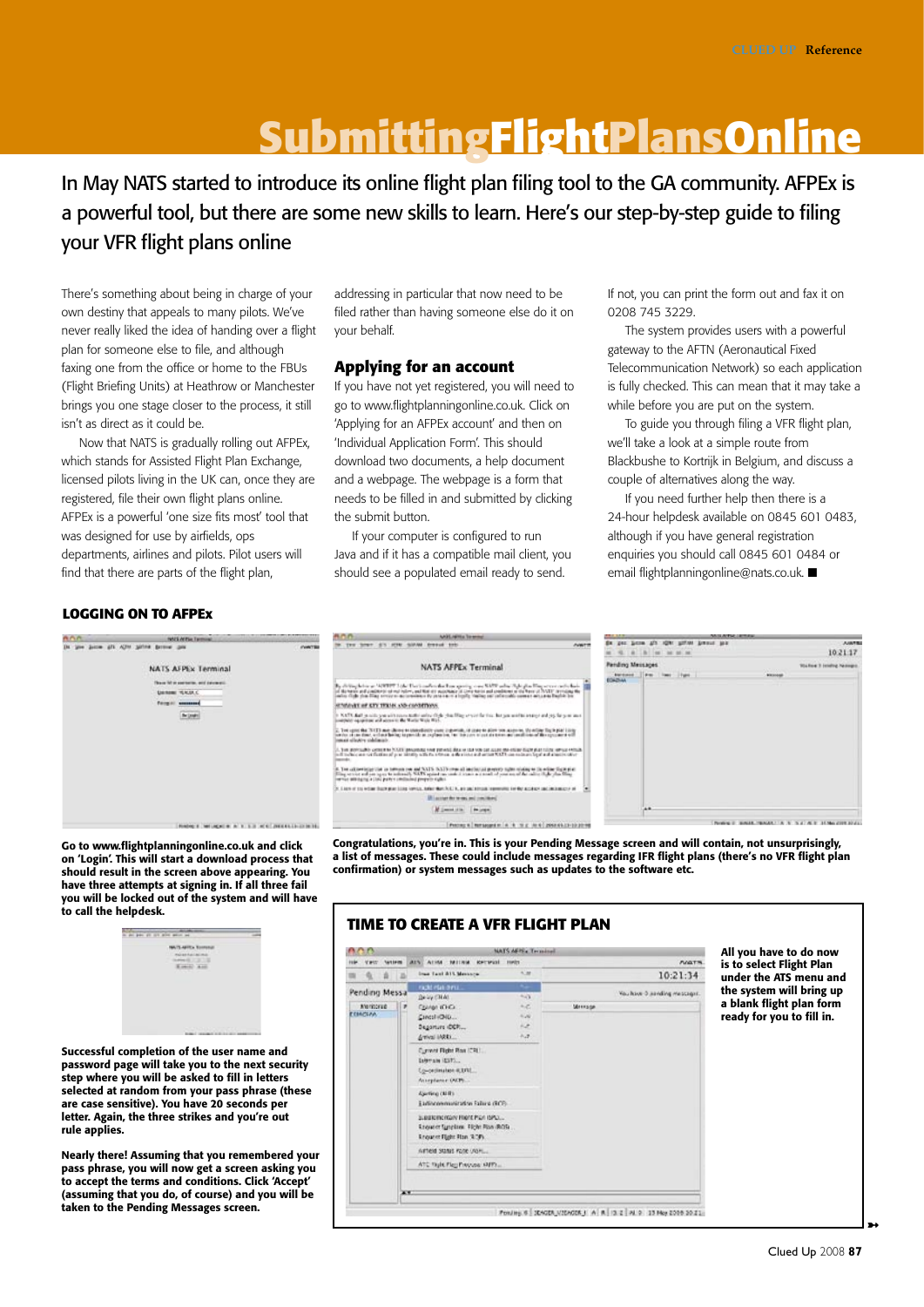# **SubmittingFlightPlansOnline**

A field-by-field guide to filling in your VFR flight plan on AFPEx

| $\Omega$                                                         | Send - FPL - ICAO Flight Plan                                                                       |
|------------------------------------------------------------------|-----------------------------------------------------------------------------------------------------|
| Edit<br>Eile<br>View                                             | Help<br><b>NATS</b>                                                                                 |
| 画<br>⊡<br>Q                                                      | đ6<br>Any Error messages will appear here                                                           |
| a Invalid route points: Field; Unknown item                      |                                                                                                     |
| Prio.<br>Addressees                                              |                                                                                                     |
| EGLKZTZX<br>FF -                                                 | LFACZTZX<br>EGZYVFRT<br>EGZYVFRF<br>EGZYVFEB<br>EBKTZTZX<br>EGLFZTZX                                |
| <b>Filing Time</b><br>Originator                                 | Bell<br>Address To IFPS<br><b>Full Addressees List</b><br>ß.<br><b>Extended Header</b>              |
| <b>GLATE</b><br>7/Aircraft ID                                    | <b>SSR</b>                                                                                          |
| 8/Flight Rules<br>v -                                            | Type of Flight<br>$G -$                                                                             |
| 9/Number                                                         | Type of Aircraft C182<br>Wake Turbulence L                                                          |
| $\mathbb S$<br>10/Eguipment                                      | $/$ s                                                                                               |
| EGLK<br>13/Departure                                             | 1000<br>Time                                                                                        |
| N0130<br>15/Speed                                                | <b>VFR</b><br>Altitude/Level                                                                        |
| Route                                                            | DCT BIG DCT LYD DCT<br>$\hat{\overline{\ }}$                                                        |
| EBKT                                                             | Total EET<br>0130<br>Alternate LFAC                                                                 |
| 16/Destination<br>18/Other                                       | 2nd<br>DOF/080516<br>۰                                                                              |
|                                                                  | ٠                                                                                                   |
| V Activate supplementary information                             | Item 19 information is not part of message body                                                     |
| 19/Endurance                                                     | UHF VHF ELT<br>0500<br>Person on Board<br><b>Emergency Radio</b><br>M<br>001<br>Ε                   |
|                                                                  | POLAR DESERT MARITIME JUNGLE<br>LIGHT FLUORES UHF VHF                                               |
| Survival Equipment                                               | ⊠<br>X<br>X<br>$\bowtie$<br>$\mathbb X$<br>⊠<br>Jackets<br>$\lfloor \mathsf{L} \rfloor$<br> V <br>⊠ |
| <b>Dinghies</b>                                                  | Number 01<br>Capacity 004<br>ORANGE<br>Cover C Colour<br>D                                          |
| Colour and Markings<br>Remark                                    | WHITE BLUE<br>CREW CONTACT +44 7777 123456                                                          |
| Pilot                                                            | N<br><b>SEAGER</b>                                                                                  |
|                                                                  |                                                                                                     |
| Filed By SEAGER_I.SEAGER_I<br>User SEAGER_I<br>SEAGER_I<br>Group |                                                                                                     |
|                                                                  |                                                                                                     |